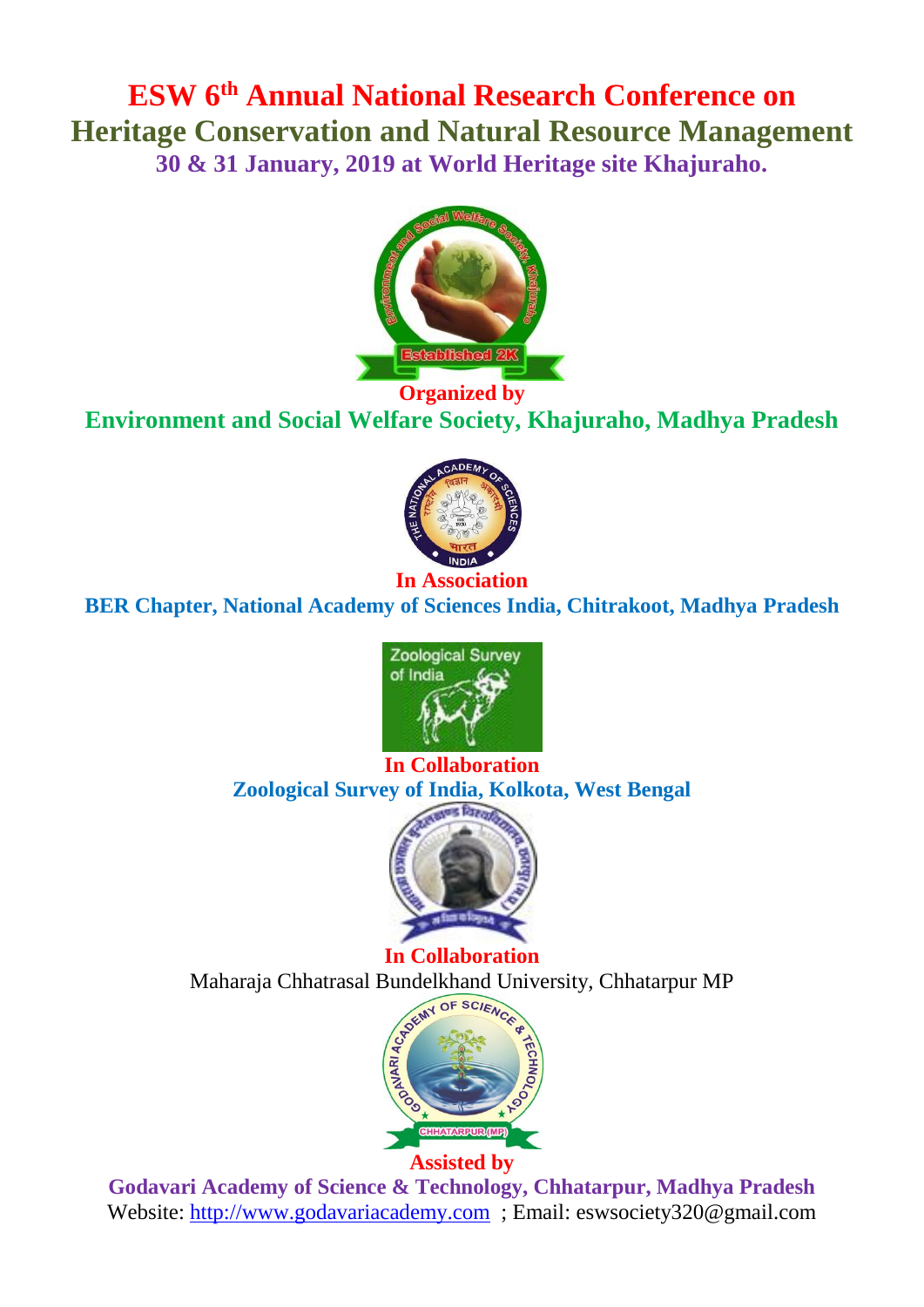Dear

It gives us immense pleasure to invite and welcome you in the **Environment and Social Welfare Society (ESW Society),** Khajuraho, Madhya Pradesh, India to participate in The **ESW 6 th Annual National Research Conference**  on "**Heritage conservation and Natural Resource Management**" to be held during 30 & 31 January, 2019 at Khajuraho, Madhya Pradesh.

**Object**: To provide a platform to Vice Chancellors, Educational Administrators, College Principals, Deans, Head of Departments, Professors, Readers, Associate Professors, Assistant Professors, Scientists, Environmentalist, Researchers, Young scientists and Post Graduate Students to disseminate knowledge related to Heritage conservation and Natural Resource Management**.**

Goal: The principal goal of this conference will be to present some of the latest outstanding breakthroughs in Heritage conservation and Natural Resource Management, to bring together both young and experienced scientists from all regions of the world, and to open up avenues for research collaborations at regional and global level

**Theme**: To take some positive steps towards improving our Heritage and Natural Resource for our future generation

# **ABOUT ESW SOCIETY, KHAJURAHO**

ESW Society is the National Society of India. Now it's worldwide known by its impact. It is devoted to environment, education, art and science and technology aspect related directly or indirectly to environment and social welfare *since Bi-Millennium.* ESW Society has been to develop relationship between environment and society envisions the promotion of education and sciences among the University, College and School students as well as in the society for Human Welfare. *It is registered under the society Act 1973, Govt. of MP, India on 31 January 2K. It was affiliated by Nehru Yuva Kendra Sangathan, Ministry of Youth Affairs and Sports, Govt. of India. It accredited by MP Jan Abhiyan Parishad, Govt. of MP, since 2013 and NITI Aayog, Govt. of India.*

# **THE GENERAL TOPICS COVERED IN THE CONFERENCE WILL BE AS UNDER**

Research Needs in Heritage conservation and Natural Resource management Policy in Heritage conservation and Natural Resource management Action plane for Heritage conservation and Natural Resource management Sustainable Development of Heritage conservation and Natural Resource management Role of NGO in Heritage conservation and Natural Resource management Community based Heritage conservation and Natural Resource management Needs of Stakeholders for Heritage conservation and Natural Resource management International and National Heritage conservation The Existing Knowledge of Heritage conservation and Natural Resource management Biological and Ecological Impact of Heritage conservation and Natural Resource management Wildlife and Forest conservation Technological Approach Lab to Land.

Eco-Tourism in India, Aquatic, Terrestrial and Areal Ecosystem and its conservation measure, Bio-diversity conservation, Water Conservation, Land degradation and Forest Conservation, Animal Behavior and Wildlife Conservation, Endangered, Threatened and Endemic Species Conservation, Conservation issue in India

#### **MANUSCRIPT SUBMISSION**

**Abstract (s)**: An abstract should provide the context or background for the study and state the purpose of the research, scope of the experiments, major findings, and principal conclusions. The abstract should be written in the past tense as a single paragraph not exceeding 250 words. Abstract containing Paper Title (do not capitalize the title), Author / Coauthor names and Name of Affiliated institution/organization(s), city, state, country and email address of presenting author should be provided.

**Paper submission:** Authors are kindly invited to submit full length paper along with the abstract. The paper should contain Title, Name of authors, Institutional address, Email ID, Mobile Number, Abstract, Keywords, Abbreviations, Introduction, Materials and Methods, Result and Discussion, Acknowledge, and References. Paper regular eight pages, including figures, tables, and references in English or Hindi.

**Format:** Paper/Abstract must be typed in double space on one side of paper A4 and have 1" margin in English (format MS Word, Times New Roman, Font Size 12) or in Hindi (MS Word, Kurti Dev 010, Font Size 14). For details click this <http://www.ijgsr.com/web/organizationandformat.php>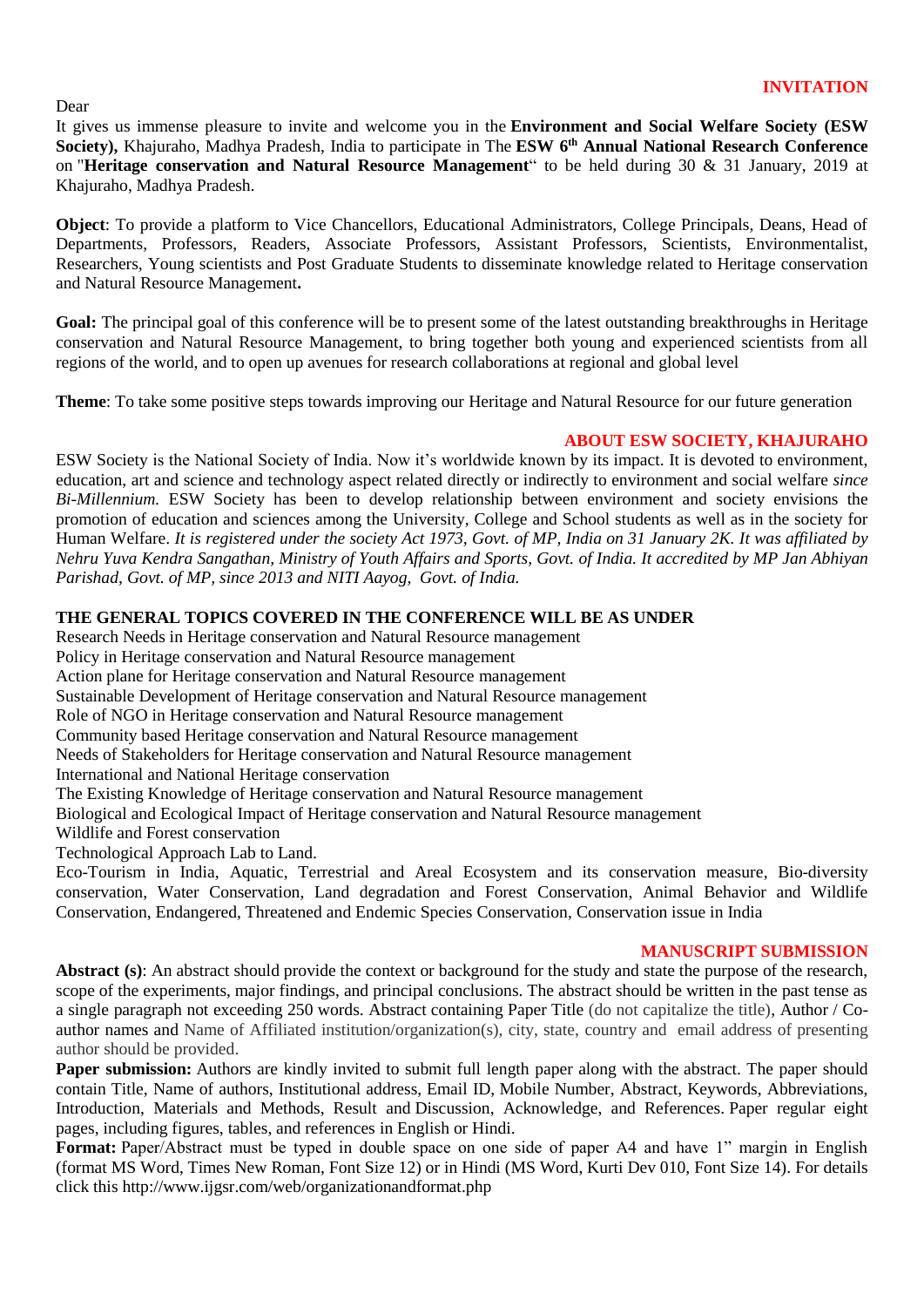The abstracts and papers will be reviewed and selected papers will be called for presentation in the respective session. Participants are requested to send their abstract/research paper by

E-Mai[l](mailto:%20%3Cscript%20type=) [ashwanikhajuraho@gmail.com](mailto:%20%3Cscript%20type=)

**Publication:** Abstract will be published in the proceeding of Conference. Full length research papers will undergo a process of peer review before publications in the *International Journal of Global Science Research ISSN: 2348-8344 (Online).* Authors are requested to submit papers in the journal format and follow editorial policy, the details of author's instructions or sample copy can be obtained from Website: [www.ijgsr.com](http://www.ijgsr.com/)

#### **Oral and Poster presentation Schedule:**

Limitation for paper presentation will be **20 minutes for invited** paper and **10 minutes for contributory** papers including discussion. Only unpublished research work will be accepted. LCD Projector facility will be available.

**Poster should be made 80X60 cm** for presentation. Title, Name(s) of Author(s) and Institute address should be written at the top of the poster.

### **Scientific Exhibition:**

An exhibition is arranged along with conference. This will afford an opportunity to the delegates to discuss their needs and highlight publication and journals.

**CLIMATE:** Temperature average  $20^{\circ}$  C -  $24^{\circ}$ C

#### **IMPORTANT DATES:**

# **REGISTRATION**

| Abstract submission deadline:           | 10/01/2019             |               |
|-----------------------------------------|------------------------|---------------|
| Notification to the authors:            | 15/01/2019             |               |
| Submission of full length manuscript:   | 20/01/2019             |               |
| Camera ready and registration deadline: | 20/01/2019             |               |
| Conference date:                        | 30 & 31 January 2019   |               |
| Category                                | <b>ESW Life Member</b> | <b>Others</b> |
| Teacher/Scientist/Others                | $1500/-$               | $2000/-$      |
| Post Doctorate Fellow/                  | $1000/-$               | $1500/-$      |
| Research Scholar/M. Phil.               |                        |               |
| Accompanying person                     | 1500/-                 | 1500/-        |

**Registration fee includes** your attendance at all conference sessions, conference bag, accessories, souvenir, breakfast, lunch, dinner and tea breaks and one night (30 January) accommodation. Spot registration will be available with Late fees Rs 500/ to all.

**Mode of payment**: Only through NEFT/ RTGS online transfer, Please make your payment to the following bank account and a copy of your bank transfer receipt specifying your name email us along with the registration form <http://godavariacademy.com/registration%20form%20Conference%202016.pdf>

**Name of Beneficiary**: Environment and Social Welfare Society **Account Number**: 77352200000561**; IFS code**: SYNB0007735 **Name of Bank**: Syndicate Bank, Chhatarpur, Madhya Pradesh

#### **ACCOMMODATION AND TRAVEL ASSISTANCE**

Outstation delegates can be accommodated on prior information in Hotels on payment bases. One night (30 January) shared accommodation on and local hospitality will be provided to participants who will present paper. Due to paucity of funds it would not be possible to finance travel to all delegates.

**AWARDS**

National Amazing Godavari Memorial Award (NAGMA) Membership/Fellowship of ESW Honorable Member/ Honorary Fellow ESW Excellency Award Recognition Award ESW appreciation Gold Medal Godavari Academy Impact Award Social Innovative ESW National Award Lifetime Achievements Award Best Scientist Award Young Scientist Award Young Environmentalist Award Award for best oral presentation Award for best poster presentation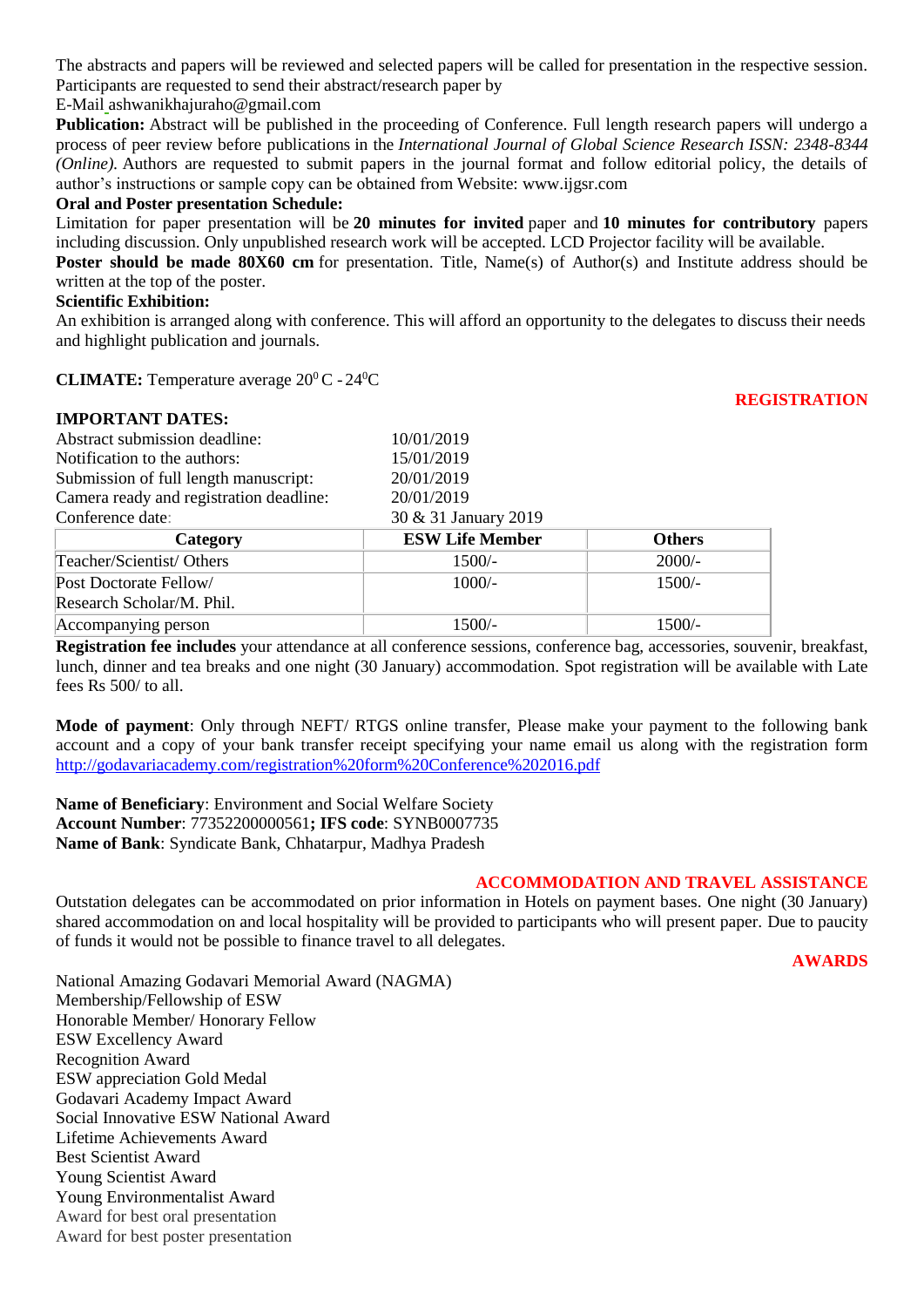# **CHIEF PATRON**

Dr. Kailash Chandra, Director, Zoological Survey of India, Kolkota, West Bengal

## **PATRON**

Prof Priyavrat Shukla, Vice Chancellor, Maharaja Chhatrasal Bundelkhand University, Chhatarpur, MP

# **ORGANIZING COMMITTEE**

Dr. Shivesh Pratap Singh, Secretary, BER, NASI, Chitrakoot, MP Dr. Ashwani Kumar Dubey, Executive Director, ESW Society, Khajuraho, MP

# **NATIONAL ADVISORY COMMITTEE**

Honourable Pushpraj Singh, Former Education Minister & Brand Ambassador, ESW Society, Khajuraho Dr. M. S. Parihar, Prof. Zoology, Ujjain, MP Prof. N.C. Gautam,Vice-chancellor, MGCGVV, Chitrakoot, MP Dr. S. N. Pandey, Vice Chancellor, Delhi Prof. K. N. Singh Yadava,Vice-Chancellor,RDVV, Jabalpur, MP Prof. K. K. Sharma,Former VC, MDS University, Ajmer, Rajasthan Dr. Kunal Kumar Das, Scientist (Retd.), IIRS, ISRO, Dehradun, UK Prof. Premendu Prakash Mathur**,** VC, KIIT University, Bhubaneswar, Odisha Dr. Govind Singh, Vice Chancellor, Shri Krishna University, Chhatarpur, MP Mr. Ashok Kumar Singh,IFS, Conservator Forest, Tikamgarh, MP Dr. Niraj Kumar, Executive Secretary, The National Academy of Sciences India, Allahabad, UP Dr. Rajesh Saxena, Sr. Principal Scientist, MP Council of Science & Technology, Bhopal, MP

## **SCIENTIFIC ADVISORY COMMITTEE**

Dr. Ravi Mishra, Scientist, NCAOR, Ministry of Earth Sciences, Government of India, Goa

Dr. A. K. Pandey (FESW), Principal Scientist, National Bureau of Fish Genetic Resources (ICAR) Lucknow

Dr. S. K. Bhatnagar, Director, Biomedical Research Centre, Delhi NCR

Dr. Achuta Nand Shukla, Scientist B, Botanical survey of India, Allahabad, Uttar Pradesh

Mr. Rabindra Nath Padhi, Ex. Deputy Director General, Geological Survey of India, Bhubneswar, Odisha

Dr Ayyandar Arunachalam, Principal Scientist, Indian Council of Agriculture Research, New Delhi

### **STATE COORDINATOR**

Dr. Prahlad Dubey, (FESW) Assoc. Prof. of Zoology, Government College, Kota, **Rajasthan**

Dr. Aditya Narayan, Department of Zoology, Bundelkhand University, Jhansi, **UP**

Dr. Karruna S. Pardeshi (FESW) Assistant Professor of Zoology, Abasaheb Garware College, Pune, **Maharastra**

Dr. Bibhu Snatosh Behera (FESW) College of Agriculture, OUAT, Bhubaneswar, **Odisha**

Dr. Ashwani, (FESW) Lecturer, IGNOU, Bhagini Nivadita College, University of Delhi, **Delhi**

Mr. Sandeep Kushwaha, (FESW) Sr., Zoologist, Zoological Survey of India, New Alipore, Kolkata, **West Bengal**

Dr. Arti Maheshbhai Joshi, SRF, ICAR, Central Institute of Fisheries Technology, Bhidiya, Veraval, **Gujarat**

Dr Amit Kumar Bawaria, Assistant Professor of Chemistry, Government Naveen College, Khadgawan, **Chattisgarh**

Dr. Shamim Ahmad Banday, Asst. Professor of Zoology, Government Degree College, Poomch, **Jammu & Kashmir**

Dr. Jayashree Thilak, Scientist D, Southern Regional Centre, ZSI, Chennai, **Tamil Nadu**

# **EXECUTIVE COORDINATOR**

Dr. Archana Chauhan,Professor of Zoology, Govt. Maharaja College, Chhatarpur

Dr. Amita Arjariya,Professor of Botany, Government College, Chhatarpur

Dr. Devendra N. Pandey (FESW), Professor of Zoology, Govt. S.K.N. Post Graduate College, Mauganj

Dr. Magansingh Awasya, Former Registrar, Rani Durgavati University, Jabalpur

Dr. Hemlata Verma, Professor of Zoology, Government College, Damoh

Dr. Pramod Pathak, Assistant Professor of Hindi, Government Girls College, Chhatarpur

Dr. Deepak Mishra (FESW) Assistant Professor of Biotechnology, AKS University, Satna

Dr. Mohd. Abdullah**,** 146, Sastannagar, Faizabad Road, Gonda

- Dr. Arvind Prasad Dwivedi, Guest Lecturer, Government Sanjay Gandhi Smriti College, Sidhi
- Dr. Jagdeesh Prasad Rawat, Assistant Conservator Forest, Tikamgarh
- Dr. Safiya Khan, Aligarh Muslim University, Aligarh
- Dr. Usha Pancholi, Lecturer of Mathematics, Govt. College, Kota
- Dr. Peyush Punia, Principal Scientist, National Bureau of Fish Genetic Resources (ICAR) Lucknow
- Dr. Praveen Ojha (FESW) Assistant Professor of Zoology, Kishori Raman PG College, Mathura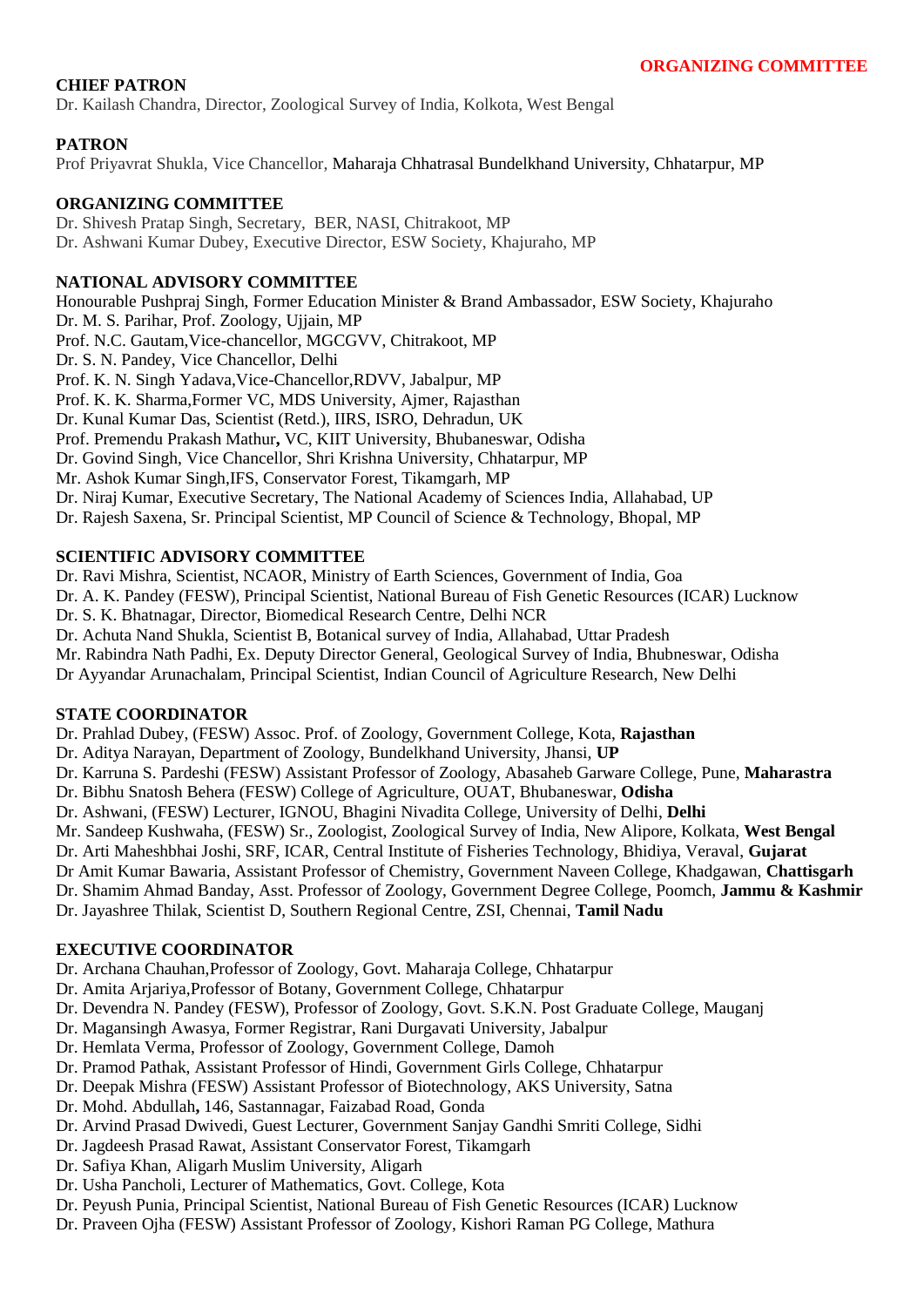Mr. Rachakonda Satyanarayan, Asst. Manager Operations, Jindal Steel & Power Limited, Kharsia Road, Raigarh Dr. Atul Kumar Mishra, Associate Professor of Zoology, DAV College, Kanpur Dr. Praveen Kumar**,** RS, Blundelkhand University, Jhansi Dr. Deepali Jat, Assistant Professor of Zoology, Dr. Hari Singh Gour Central University, Sagar Dr. Mukta Dubey, Guest Lecturer of Political Science, Government College, Rampura Mr. Shachindra Kumar Dubey, RS, Dep. of CS & Engineering, Govt.. Engineering College, Gokalpur, Jabalpur Dr. Narendra V. Harney**,** (FESW) Asst. Prof. of Zoology, Nilkanthrao Shinde Science and Arts College, Bhadrawati Prof Anama Charan Behera**,** (FESW) Professor of Economics, D. B. College, Turumunga Mr. Rahul Dev Behera**,** (FESW) Orissa University of Agriculture and Technology (OUAT), Bhubneswar Mr. Debashish Sahu**,** (FESW) Orissa University of Agriculture and Technology (OUAT), Bhubneswar Dr. Pragya Khanna, Associate Professor of Biotechnology, Government College for Women, Jammu Dr. Parvinder Kumar, Sr. Assistant Professor of Zoology, University of Jammu Dr. Esha Yadav, Assistant Professor of Zoology, Janta College, Bakewar Dr. Hemlata Pant, Nematologist, Society of Biological Sciences & Rural Development, Allahabad Er. Priyansha Kushwaha, United College of Engineering and Research, Allahabad Mr. Shivam Dubey, RS, Central Ordnance Depot, Jabalpur Dr. Sanjay Tiwari, Registrar, Maharaja Chhatrasal Bundelkhand University, Chhatarpur Mr. Bhoopendra Kumar Ahirwar, RS, Department of Zoology, Government Science College, Jabalpur Dr. Krishna Pateria, Professor of Zoology, Government M. H. College of Home Science, Jabalpur Mr. Ashwani Kumar Awasthi, RS, Mahatma Gandhi Chitrakoot Gramodaya Vishwavidyalaya, Chitrakoot Dr. Sangeeta Mashi, Associate Professor of Zoology, Pt. S. N. Shukla, University, Shahdol Dr. Devendra Swaroop (FESW), Assistant Professor, Krishi Vigyan Kendra, Thariaon, Fatehabad, UP Dr. Amita Pandey (FESW), Assistant Professor of Botany, C. M. P. Degree College, Allahabad Dr. Manoj Kumar Singh, Department of Horticulture Kulbhaskar Ashram P G College, Allahabad Dr. Malik Asif Aziz, Asst. Professor, Division of Basic Science & Humanities, Wadia, SKUAST-Kashmir Dr. Khursheed Ahmad Dar, College of Temperate Sericulture, SKUAST-Kashmir, Jammu & Kashmir Dr Sujata Magdum, Asst Prof of Zoology, KTHM College, Nashik

#### **PROTOCOL COMMITTEE**

Mrs. Vandana Dubey, MD, Godavari Academy of Science & Technology, Chhatarpur, MP

#### **REGISTRATION COMMITEE**

Mr. Shobharam Athya, Damoh, MP

#### **WELCOME COMMITTEE**

Mrs. Sadhana Gupta, Chhatarpur, MP Mrs. Meena Saxena, Nowgong, MP Mrs. Shivani Chaurasia, Chhatarpur, MP Mrs. Renu Jain, Chhatarpur, MP

#### **HALL ARRANGEMENT & TECHNICAL SESSION COMMITTEE**

Mr. Arjun Shukla, (FESW) Dept. of Zoology, Government Model Science College, Jabalpur, MP Er. Saurabh Kushwaha, Mechanical Engineer, In front of Transformer Raiganj, Gorakhpur, UP Miss. Shivani Rai, (FESW) RS, Dept. of Zoology, Govt. M. H. College of HS and Science for Women, Jabalpur, MP Dr. Sajjad ul Akbar Wani, (FESW) SKUAT-Kashmir, Srinagar, Jammu & Kashmir

#### **HOW TO REACH KHAJURAHO**

**Khajuraho** is well connected by Air, Train and Bus having direct Indian Airlines Flight from Delhi to Khajuraho, Trains from New Delhi, Bhopal, Jhansi, Mahoba, Kolkota and Udaipur. The nearest railway stations are Mahoba (45 km), Satna (140 km), and Jhansi (170 km).

**DIAMOND SPONSOR:** Al-Fajer Mart, Srinagar, Jammu & Kashmir

#### **All Correspondence To**

**Dr. Ashwani Kumar Dubey** President & Organizing Secretary Email: [ashwanikhajuraho@gmail.com](mailto:ashwanikhajuraho@gmail.com) Mobile: 09425143654, 09406749217 **For Details Visit our Website** [http://www.godavariacademy.com](http://www.godavariacademy.com/)